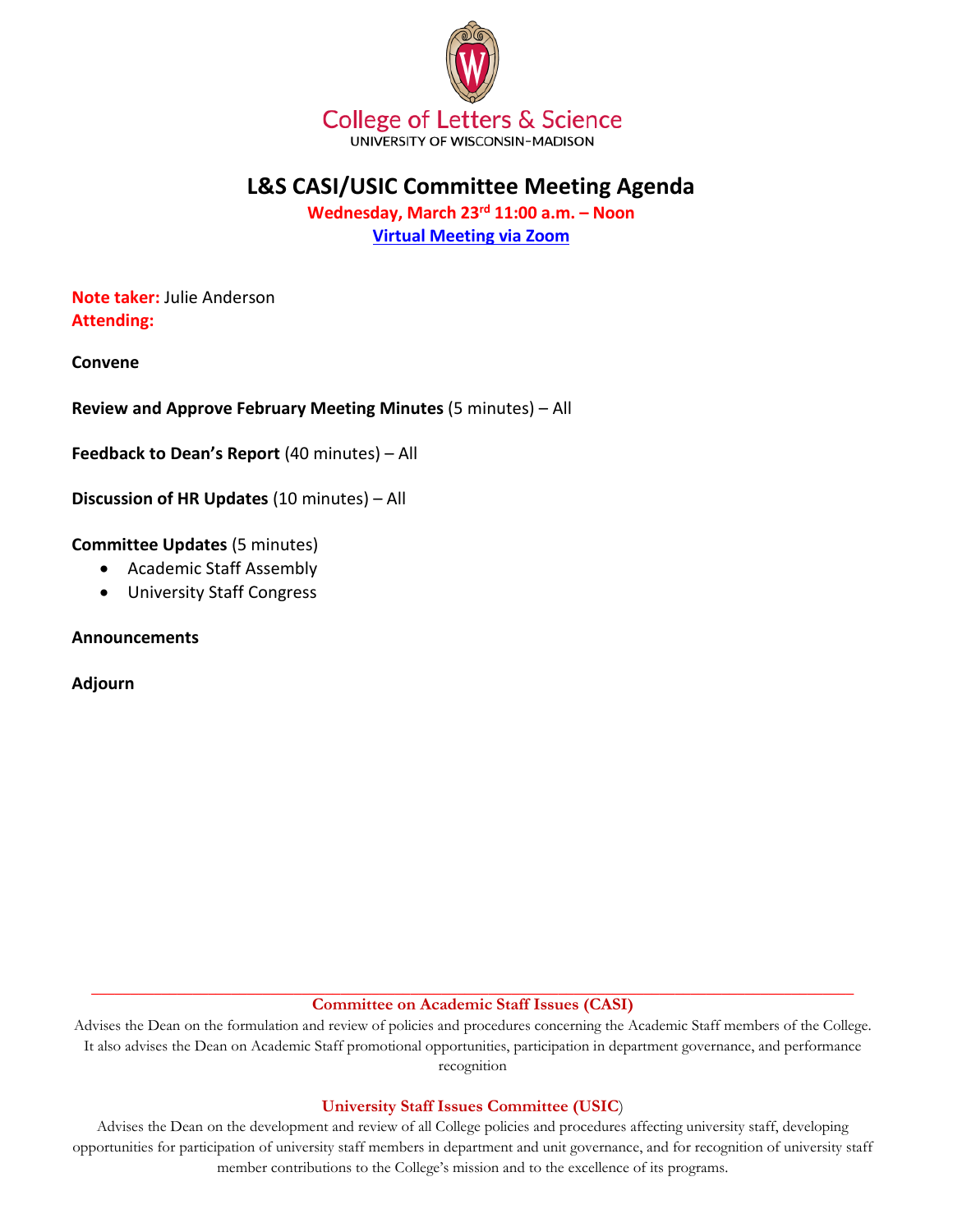| <b>Name</b>                               | Seat                   | <b>Term</b>                |
|-------------------------------------------|------------------------|----------------------------|
| Julie A Anderson (co-chair)               | Dean's Appointee       | 2020-2022                  |
| Administrative Asst. III (non-exempt)     |                        | (fill term vacated by Kate |
| Economics                                 |                        | Skogen)                    |
| julie.anderson@wisc.edu                   |                        |                            |
| <b>Peter Haney</b>                        | <b>Early Career</b>    | 2019-2022                  |
| Administrative Manager (exempt)           |                        |                            |
| Chicana/o and Latina/o Studies            |                        |                            |
| pchaney@wisc.edu                          |                        |                            |
| <b>Mary Carol Hanson</b>                  | Non-Exempt Admin       | 2021-2024                  |
| Administrative Asst. III (non-exempt)     | Support, Fiscal &      |                            |
| Chemistry                                 | <b>Staff Services</b>  |                            |
| mchanso1@wisc.edu                         |                        |                            |
| <b>Boyd Hillestad</b>                     | <b>Blue Collar and</b> | 2020-2023                  |
| AV Technician III (non-exempt)            | Technical              |                            |
| <b>Communication Arts</b>                 |                        |                            |
| bjhilles@wisc.edu                         |                        |                            |
| <b>Tina Hunter</b>                        | Exempt                 | 2019-2022                  |
| Department Admin II (exempt)              |                        |                            |
| Sociology                                 |                        |                            |
| tina.hunter@wisc.edu                      |                        |                            |
| <b>Mary Noles</b>                         | Non-Exempt             | 2020-2023                  |
| Accountant II (exempt as a result of TTC) | Administrative         |                            |
| French & Italian                          | Support, Fiscal &      |                            |
| menoles@wisc.edu                          | <b>Staff Services</b>  |                            |
| <b>Rebecca Forbes Wank</b>                | Non-Exempt Admin       | 2021-2024                  |
| Financial Specialist II (non exempt)      | Support, Fiscal &      |                            |
| German, Nordic & Slavic Studies           | <b>Staff Services</b>  |                            |
| rebecca.forbes.wank@wisc.edu              |                        |                            |

Then ex-officio (or also invited): Tina Nielsen Eric Wilcots L&S HR designee

The College of Letters & Science University Staff Issues Committee will consist of seven members: five elected by the College's university staff, one appointed by the Dean and one elected as a labor representative from the blue collar and technical/trades.

Members will normally serve three year terms. Mid-term appointees will serve for the remainder of the vacant term and may run for re-election.

Updated: 02-25-22 (to reflect HR Director vacancy)